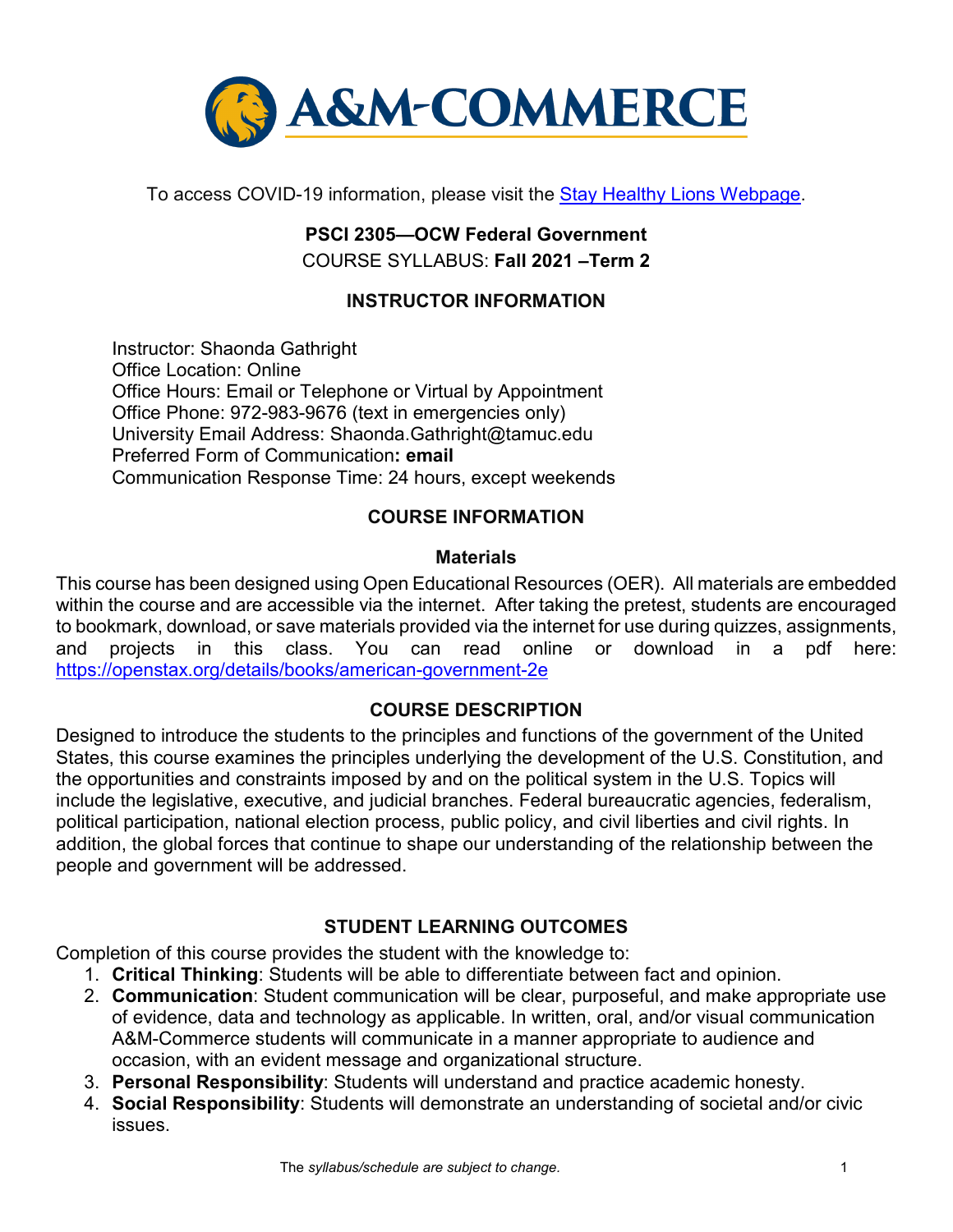### **REGULAR AND SUBSTANTIVE COURSE INTERACTION**

As a general guide, students enrolled in a three semester hour course should spend one hour engaged in instructional activities and two to three hours on out-of-class work per week in a traditional semester. Students are expected to double this effort of engagement given that this course is being delivered in a seven-week term. Educational activities in this course are designed to ensure regular and substantive interaction between students and faculty to ensure that students are able to demonstrate competency.

#### **COURSE REQUIREMENTS**

**Minimal Technical Skills Needed:** Students will need reliable computer and internet access for this course. Students must be able to effectively use myLeo email, myLeo Online D2L, and Microsoft Office.

**Instructional Methods:** This course is an online course. To be successful in this course, all content and course modules should be read and reviewed. All assignments and quizzes (both graded and not graded) must be completed. Please contact the instructor by email for any assistance.

**Student Responsibilities or Tips for Success in the Course:** To be successful in this course, all content and course modules should be read and reviewed. All assignments and quizzes (both graded and not graded) should be completed. Please contact the instructor by email for any assistance.

# **ASSESSMENT**

**Pretest(s)** The course is broken into 3 competencies. Comps 1, 2 and 3 have multiple learning outcomes within each of them to cover the required course materials and objectives. Each will have a pre-test and post-test which has 3 attempts to pass. The Couse Project is a required analysis writing assignment. It does NOT have a required pre-test, and only has 3 attempts broken down as follows: First attempt possible 100 points. If it needs edits: second attempt possible 90 points; last attempt possible 80 points. Pre-tests are graded yet DO NOT average into your final grade.

**Project(s)** This course project is a culminating writing analysis which will demonstrate the knowledge the student has obtained through the previous competencies. The learning objective is to evaluate the student's ability to think critically about the topic being explored and demonstrate a mastery of the elements of the project requirements. The student may *access* the requirements and instructions at any time. However, you **MUST** pass competency one and two before submitting. It does count toward the final grade.

**Posttests(s)** Competency 1-3 **EACH** has a post-test mastery demonstration. This will consist of a combination of multiple choice, true/false, paragraph responses and essay formatted questions (which are prepared in advance). Specific instructions will be outlined in the Post-test module of each competency. These post-tests are timed and instructions are noted when you enter the test. Grading is 24-48 hours at which time you will receive the final competency grade and if passed, the password to the next competency. **You must PASS the previous competency before you can move on to the next competency.** The point scale grading for each competency post-test is on a scale from 0-100 points. The required **MINIMUM** passing score for any competency in all competency-based majors is 80%.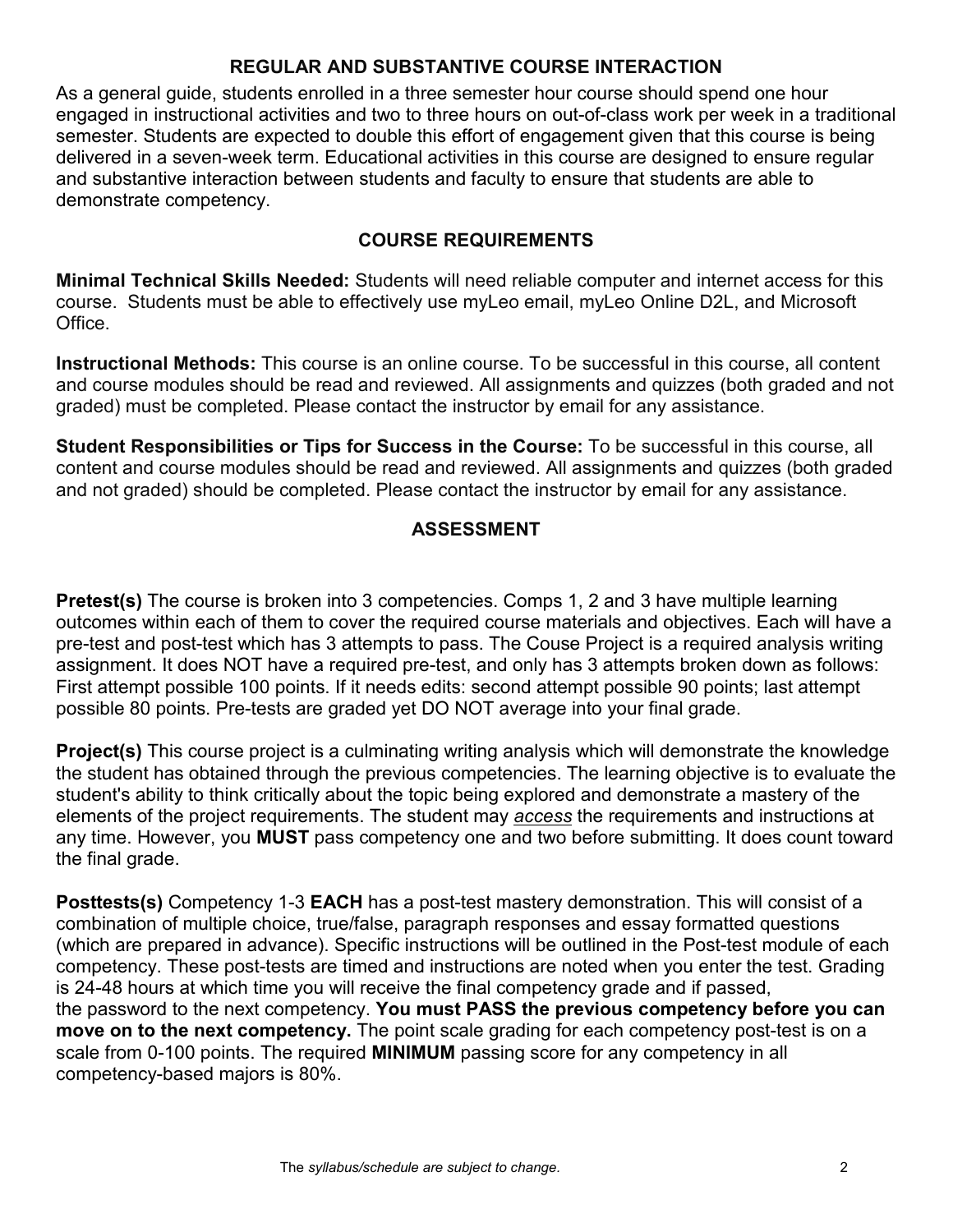### **GRADING**

A score of 80% or higher on both the Culminating Project and Posttest is required to demonstrate competency and receive credit for the course. The following items will be used to calculate the final grade in the course.

| <b>Item</b>                | <b>Worth</b> |
|----------------------------|--------------|
| Posttest                   | 100 points   |
| <b>Culminating Project</b> | 100 points   |
| <b>Total</b>               | 200 points   |

### **Grading Scale**

 $A = 90\% - 100\%$  $B = 80\% - 89\%$  $F = 79\%$  or Below

# **TECHNOLOGY REQUIREMENTS**

#### **LMS**

All course sections offered by Texas A&M University-Commerce have a corresponding course shell in the myLeo Online Learning Management System (LMS). Below are the technical requirements

Learning Management System (LMS) Requirements: View the [Learning Management System Requirements Webpage.](https://community.brightspace.com/s/article/Brightspace-Platform-Requirements)

LMS Browser Support: Learn more on the [LMS Browser Support Webpage.](https://documentation.brightspace.com/EN/brightspace/requirements/all/browser_support.htm)

YouSeeU Virtual Classroom Requirements: Visit the [Virtual Classroom Requirements Webpage.](https://support.youseeu.com/hc/en-us/articles/115007031107-Basic-System-Requirements)

# **ACCESS AND NAVIGATION**

You will need your campus-wide ID (CWID) and password to log into the course. If you do not know your CWID or have forgotten your password, contact the Center for IT Excellence (CITE) at 903.468.6000 or [helpdesk@tamuc.edu](mailto:helpdesk@tamuc.edu)**.**

**Note:** Personal computer and internet connection problems do not excuse the requirement to complete all course work in a timely and satisfactory manner. Each student needs to have a backup method to deal with these inevitable problems. These methods might include the availability of a backup PC at home or work, the temporary use of a computer at a friend's home, the local library, office service companies, Starbucks, a TAMUC campus open computer lab, etc.

# **COMMUNICATION AND SUPPORT**

If you have any questions or are having difficulties with the course material, please contact your Instructor.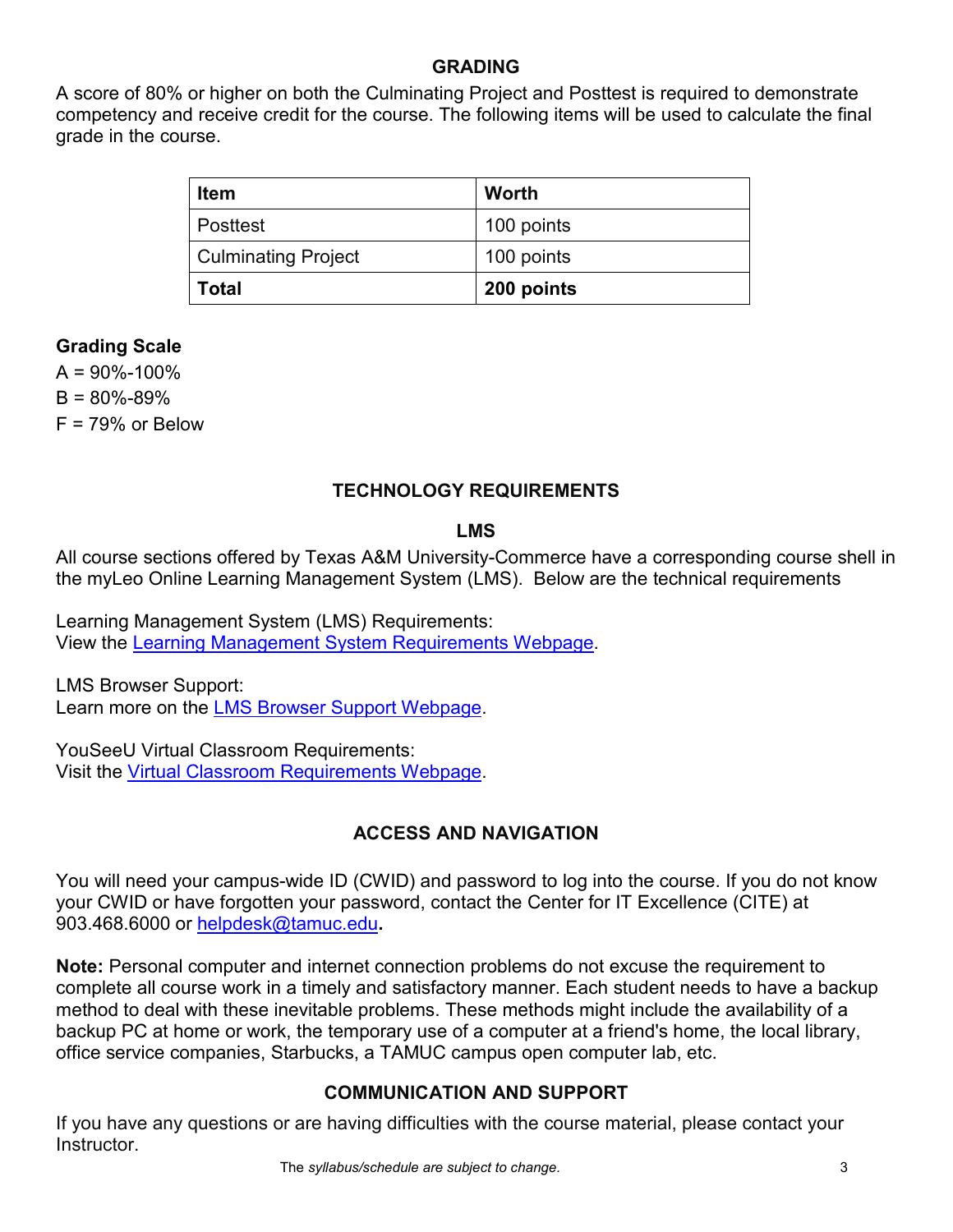### **Technical Support**

If you are having technical difficulty with any part of Brightspace, please contact Brightspace Technical Support at 1-877-325-7778. Other support options can be found on the [Brightspace Support Webpage.](https://community.brightspace.com/support/s/contactsupport)

#### **Interaction with Instructor Statement**

This is an online course; therefore, expect most communication to be online as well. Correspondence will always be through university email (your "myLeo" mail) and announcements in myLeo online (D2L). The instructor will make every effort to respond to emails within 24 provided the correspondence follows the requirements listed below. Students are encouraged to check university email daily.

# **COURSE AND UNIVERSITY PROCEDURES/POLICIES**

# **Syllabus Change Policy**

The syllabus is a guide. Circumstances and events, such as student progress, may make it necessary for the instructor to modify the syllabus during the semester. Any changes made to the syllabus will be announced in advance.

### **Student Conduct**

All students enrolled at the University shall follow the tenets of common decency and acceptable behavior conducive to a positive learning environment. The Code of Student Conduct is described in detail online in the **Student Guidebook**.

Students should also consult the [Rules of Netiquette Webpage](https://www.britannica.com/topic/netiquette) for more information regarding how to interact with students in an online forum.

# **TAMUC Attendance**

For more information about the attendance policy, please view the [Attendance Webpage](http://www.tamuc.edu/admissions/registrar/generalInformation/attendance.aspx) and the [Class Attendance Policy](http://www.tamuc.edu/aboutUs/policiesProceduresStandardsStatements/rulesProcedures/13students/academic/13.99.99.R0.01.pdf)

#### **Academic Integrity**

Students at Texas A&M University-Commerce are expected to maintain high standards of integrity and honesty in all of their scholastic work. For more details and the definition of academic dishonesty see the following procedures:

[Undergraduate Academic Dishonesty P](http://www.tamuc.edu/aboutUs/policiesProceduresStandardsStatements/rulesProcedures/13students/undergraduates/13.99.99.R0.03UndergraduateAcademicDishonesty.pdf)olicy [Undergraduate Student Academic Dishonesty Form](http://www.tamuc.edu/aboutUs/policiesProceduresStandardsStatements/rulesProcedures/documents/13.99.99.R0.03UndergraduateStudentAcademicDishonestyForm.pdf)

# **Students with Disabilities-- ADA Statement**

The Americans with Disabilities Act (ADA) is a federal anti-discrimination statute that provides comprehensive civil rights protection for persons with disabilities. Among other things, this legislation requires that all students with disabilities be guaranteed a learning environment that provides for reasonable accommodation of their disabilities. If you have a disability requiring an accommodation, please contact:

# **Office of Student Disability Resources and Services**

Texas A&M University-Commerce Velma K. Waters Library Rm 162 Phone (903) 886-5150 or (903) 886-5835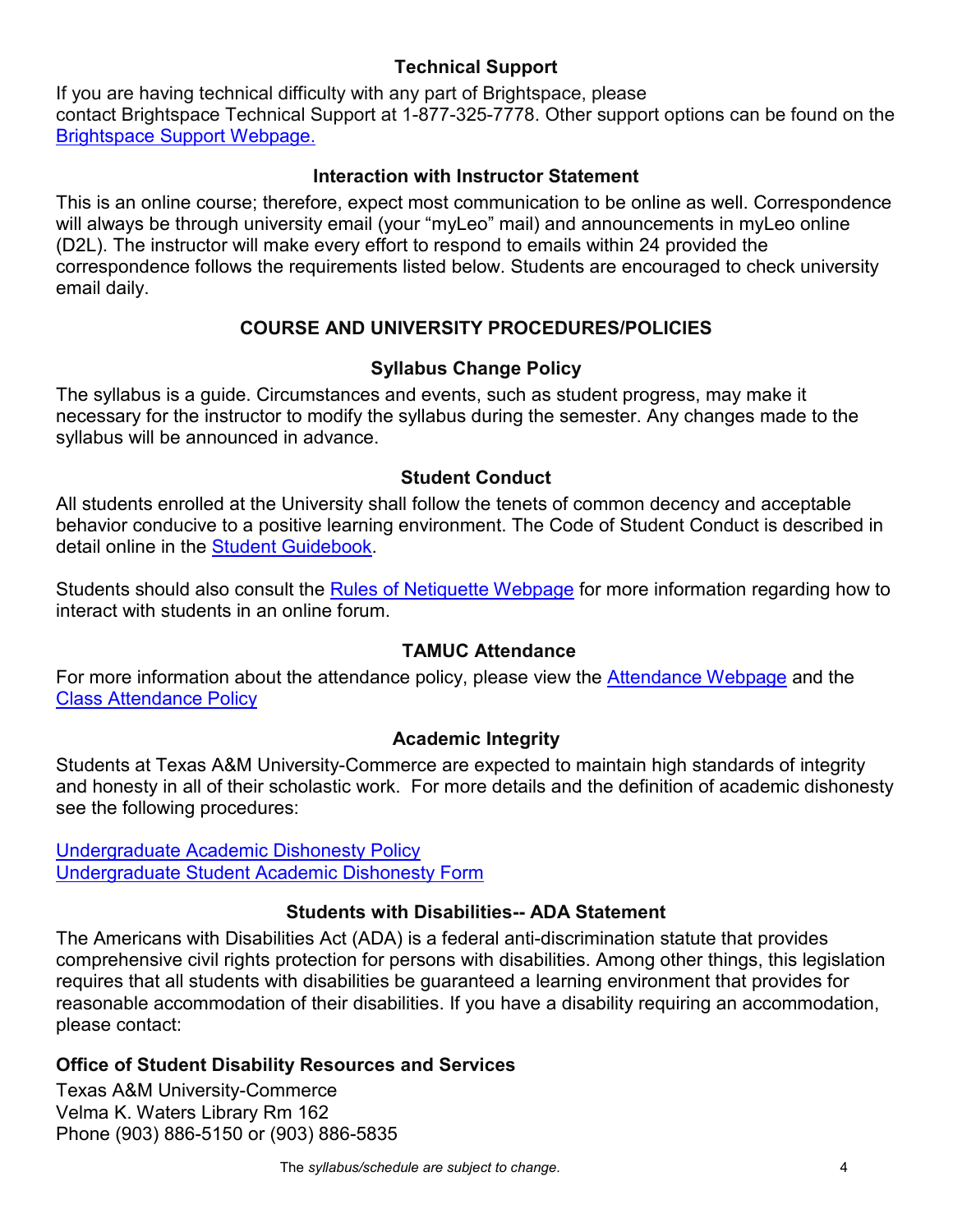### **Nondiscrimination Notice**

Texas A&M University-Commerce will comply in the classroom, and in online courses, with all federal and state laws prohibiting discrimination and related retaliation on the basis of race, color, religion, sex, national origin, disability, age, genetic information, or veteran status. Further, an environment free from discrimination on the basis of sexual orientation, gender identity, or gender expression will be maintained.

### **Campus Concealed Carry Statement**

Texas Senate Bill - 11 (Government Code 411.2031, et al.) authorizes the carrying of a concealed handgun in Texas A&M University-Commerce buildings only by persons who have been issued and are in possession of a Texas License to Carry a Handgun. Qualified law enforcement officers or those who are otherwise authorized to carry a concealed handgun in the State of Texas are also permitted to do so. Pursuant to Penal Code (PC) 46.035 and A&M-Commerce Rule 34.06.02.R1, license holders may not carry a concealed handgun in restricted locations.

For a list of locations, please refer to the [Carrying Concealed Handguns On Campus](http://www.tamuc.edu/aboutUs/policiesProceduresStandardsStatements/rulesProcedures/34SafetyOfEmployeesAndStudents/34.06.02.R1.pdf) document and/or consult your event organizer.

Pursuant to PC 46.035, the open carrying of handguns is prohibited on all A&M-Commerce campuses. Report violations to the University Police Department at 903-886-5868 or 9-1-1.

# **Counseling Services**

The Counseling Center at A&M-Commerce, located in the Halladay Building, Room 203, offers counseling services, educational programming, and connection to community resources for students. Students have 24/7 access to the Counseling Center's crisis assessment services by calling 903-886- 5145. For more information regarding Counseling Center events and confidential services, please visit [www.tamuc.edu/counsel.](http://www.tamuc.edu/counsel)

| <b>Learning Objectives and</b><br><b>Competencies</b>                                                                                                                                                                                                                    | <b>Materials to Read or Review</b>                              | <b>Assignments</b>                                                                                                         |
|--------------------------------------------------------------------------------------------------------------------------------------------------------------------------------------------------------------------------------------------------------------------------|-----------------------------------------------------------------|----------------------------------------------------------------------------------------------------------------------------|
| $\bullet$ LO1: The student will<br>explore the types of<br>government systems, as<br>well as identify historical<br>political milestones which<br>have developed the<br>current institutions and<br>political culture and<br>political thinking<br><b>Competency One</b> | Textbook reading; videos, and<br><b>PowerPoint presentation</b> | Read the material for the<br>week.<br>Answer any discussion<br>questions.<br>Complete the module post-<br>test. (Required) |
| LO1: explore the development of Text book readings;<br>the U.S. Constitution by                                                                                                                                                                                          | multimedia videos                                               | Read the material for the<br>week.                                                                                         |

# **COURSE OUTLINE / CALENDAR**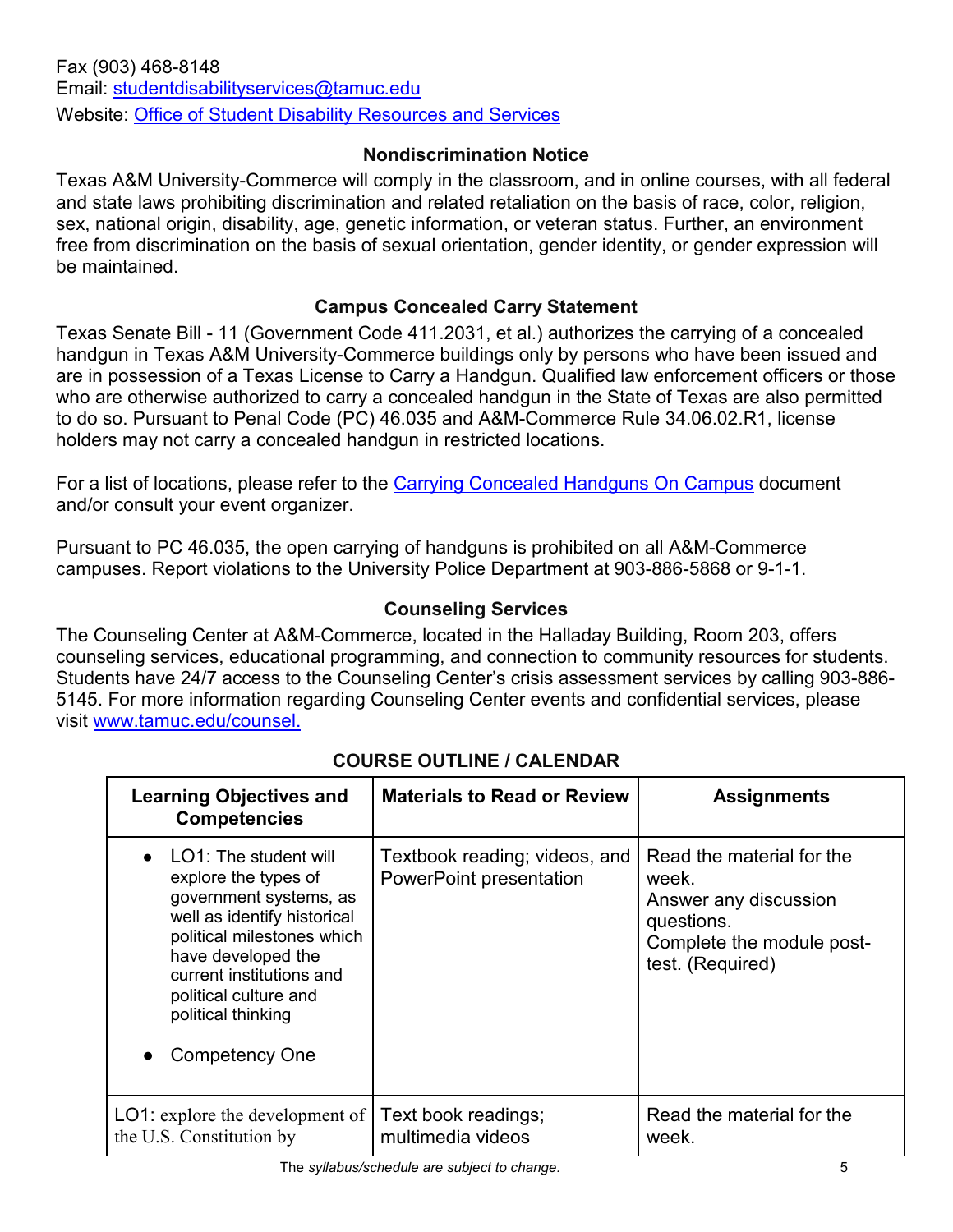| <b>Learning Objectives and</b><br><b>Competencies</b>                                                                                                                                                                                                                                                                                                                                                        | <b>Materials to Read or Review</b>                                          | <b>Assignments</b>                                                                                                        |
|--------------------------------------------------------------------------------------------------------------------------------------------------------------------------------------------------------------------------------------------------------------------------------------------------------------------------------------------------------------------------------------------------------------|-----------------------------------------------------------------------------|---------------------------------------------------------------------------------------------------------------------------|
| exploring the main features of<br>The Articles of Confederation,<br>summarizing the core features<br>and powers of the U.S.<br>government under the<br>Constitution and how is the<br>Constitution amended.<br><b>Competency One</b>                                                                                                                                                                         |                                                                             | Answer any discussion<br>questions.<br>Complete the module post-<br>test (Required)                                       |
| LO2: students will analyze the<br>relationship between the<br>national government and the<br>states by studying the origins<br>and development of the<br>federal system.<br><b>Competency One</b>                                                                                                                                                                                                            | Text book readings;<br>multimedia videos,<br><b>PowerPoint presentation</b> | Read the material for the<br>week.<br>Answer any discussion<br>questions.<br>Complete the module post-<br>test (Required) |
| LO3: The student will describe<br>and analyze the institutions<br>involved in the three branches of<br>federal government, as well as<br>analyze the functions of the<br>federal bureaucratic agencies and<br>their purpose.<br>Competency Two                                                                                                                                                               | Text book readings;<br>multimedia videos                                    | Read the material for the<br>week.<br>Answer any discussion<br>questions.<br>Complete the module post-<br>test (Required) |
| LO4: The student will be able<br>to identify current public policy<br>issues of national and<br>statewide concern and<br>evaluate the processes<br>involved in developing and<br>funding public policy. In<br>addition, the analysis of<br>political parties and their<br>importance, and processes<br>and specifics of U.S.<br>elections, media and public<br>opinion influence.<br><b>Competency Three</b> | Text book readings;<br>multimedia videos                                    | Read the material for the<br>week.<br>Answer any discussion<br>questions.<br>Complete the module post-<br>test (Required) |
| LO5: to evaluate the student's                                                                                                                                                                                                                                                                                                                                                                               |                                                                             | <b>Submit Culminating Project.</b>                                                                                        |